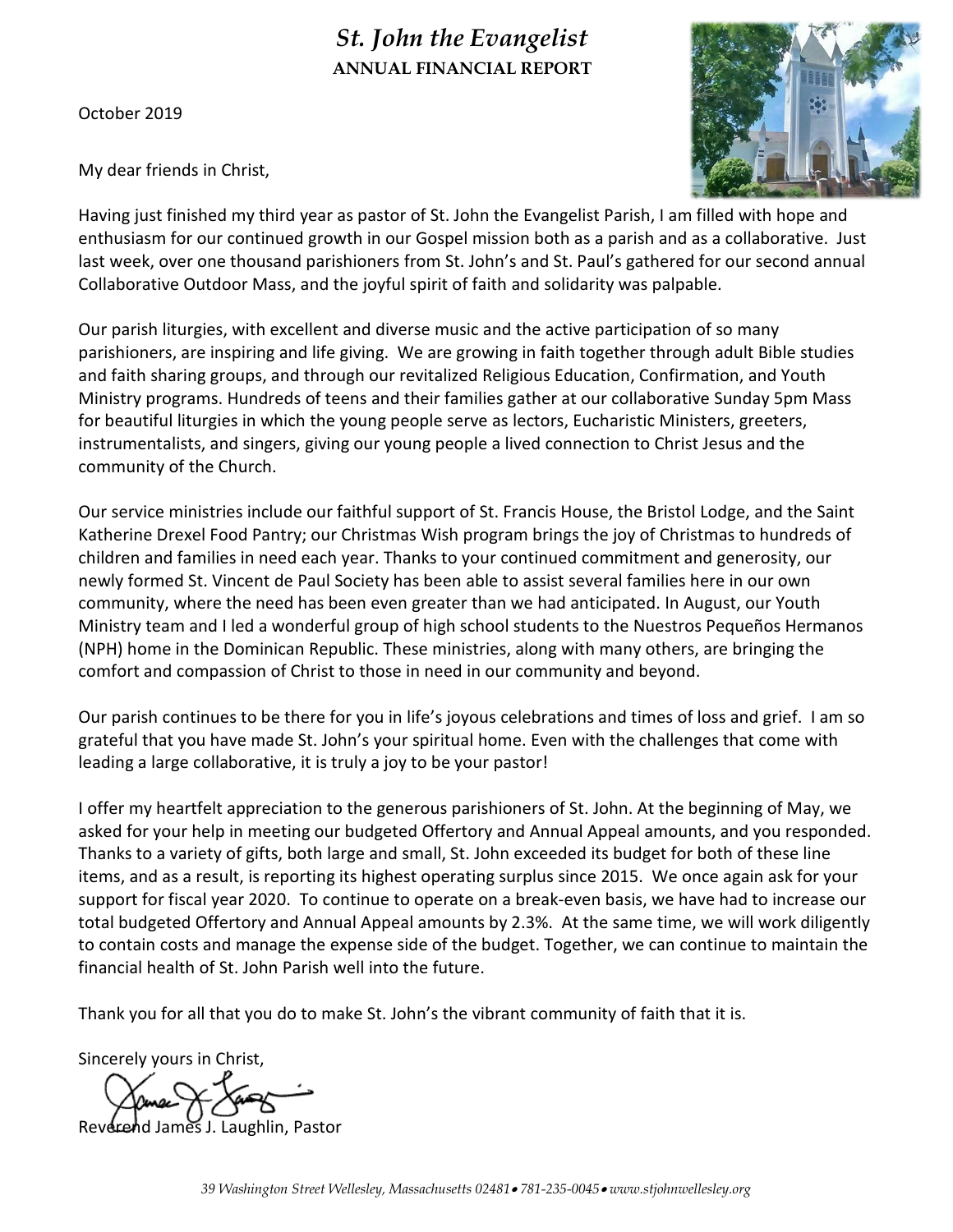October 2019

Reverend James Laughlin Pastor St. John the Evangelist Parish 9 Glen Road Wellesley, MA 02481

# **ST. JOHN PARISH Financial Report for the Fiscal Year Ended June 30, 2019**

Dear Father Laughlin,

We present the following PARISH unaudited financial statements as of June 30, 2019:

- 1. **Statements of Revenue and Expenditures** (actual results for the fiscal years ended June 30, 2018 and 2019; and budgets for the June 30, 2019 and 2020 fiscal years)
- 2. **Statements of Financial Position** or balance sheet (as of June 30, 2018 and 2019)

Highlights and explanatory comments for our Parish financials are listed below.

- **For the fiscal year ended June 30, 2019**, the Parish reported a surplus of \$20,792 when excluding payments on pledges to the Capital Campaign and excluding expenditures from the Capital Campaign to repair the Parish buildings.
- **Operating Revenue** sources are grouped together at the top of the Statement of Revenue and Expenditures. During fiscal year ended June 30, 2019, each revenue category saw an increase over the June 30, 2018 amounts. Total Operating Revenue for fiscal year 2019 increased by \$70,062 as compared to fiscal year 2018. The largest increases came from the parish's collection receipts; the Weekly Offertory surpassed prior year receipts by \$29,514 and the Annual Appeal exceeded prior year amounts by \$7,362, for a combined increase in total collection receipts of \$36,876. Other sources of giving also increased, as Gifts/Donations rose by \$9,407 and Sacramental Offerings grew by \$5,295. Religious Education income increased by \$5,946, while Miscellaneous Revenue rose by \$13,499.
- **Operating Expenses** increased by \$58,272 for the year ending June 30, 2019 as compared to spending for the year ended June 30, 2018. The largest driver of this change is the increase in Miscellaneous Expenses of \$20,761, much of which is attributed to a one-time payment owed to Saint John School. Also contributing to the overall growth in expenses is a rise in Property Maintenance costs, which included a new hot water heater for the rectory and repairs to the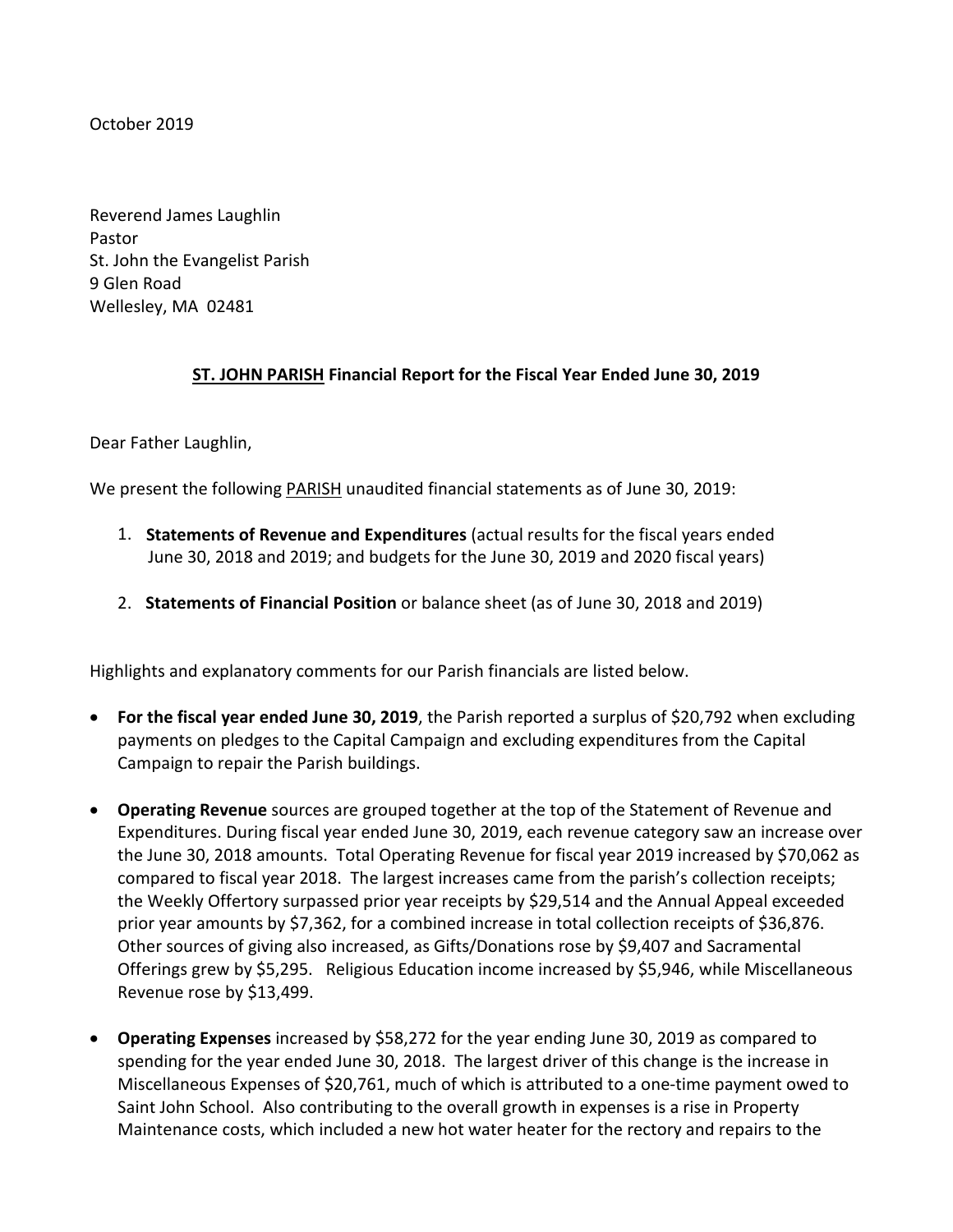church's masonry and sprinkler system, and increases in Salaries & Benefits and Music & Liturgical spending. Certain fiscal year 2018 amounts have been reclassified to conform with fiscal 2019 presentation.

- **Capital Campaign.** The final total of financial commitments to the Capital Campaign equaled \$1,569,592. Those commitments can be paid over time and as of June 30, 2019 we have received \$1,531,904. From the funds contributed to the Capital Campaign, we spent \$1,038,999 through June 30, 2019. Work funded by the Capital Campaign in fiscal year 2019 included repairing the flashing on the rectory roof and replacing broken slate tiles on the church roof, as well as final contributions towards the boiler replacement at Saint John School. We expect to receive payment of the remaining commitments in the next few years and will use the money received exclusively to pay for capital expenditures and repairs to our buildings and properties.
- **FY2020 Budget.** As Operating Expenses are projected to grow by only 2%, modest increases in both Offertory and Annual Appeal will allow St. John Parish to operate within a break-even budget.
- **Statements of Financial Position as of June 30, 2019.** The financial statement of St. John the Evangelist Parish (the Parish) includes the accounts of the Central Office of the Parish, which include the operation of the Rectory, the Church, the Parish Center and funds raised (less any spent) for the Capital Campaign. Saint John the Evangelist School (the School) is a mission of the Parish. The assets and liabilities of the School are not included in these financial statements and are attached separately and discussed in greater detail on subsequent pages. The unaudited financial statement of the Parish has been prepared on a basis of accounting that is not in accordance with generally accepted accounting principles, but is consistent with prior year presentations. The property, plant and equipment of the Parish are not reported on the books of the Parish, and all major improvements and repairs are expensed when incurred, which practice is not in accordance with generally accepted accounting principles. This has been done over the years to more accurately reflect the annual cash costs to maintain and upkeep the property and facilities in the Parish.

[Continued on the next page is a discussion of the financial statements for Saint John School]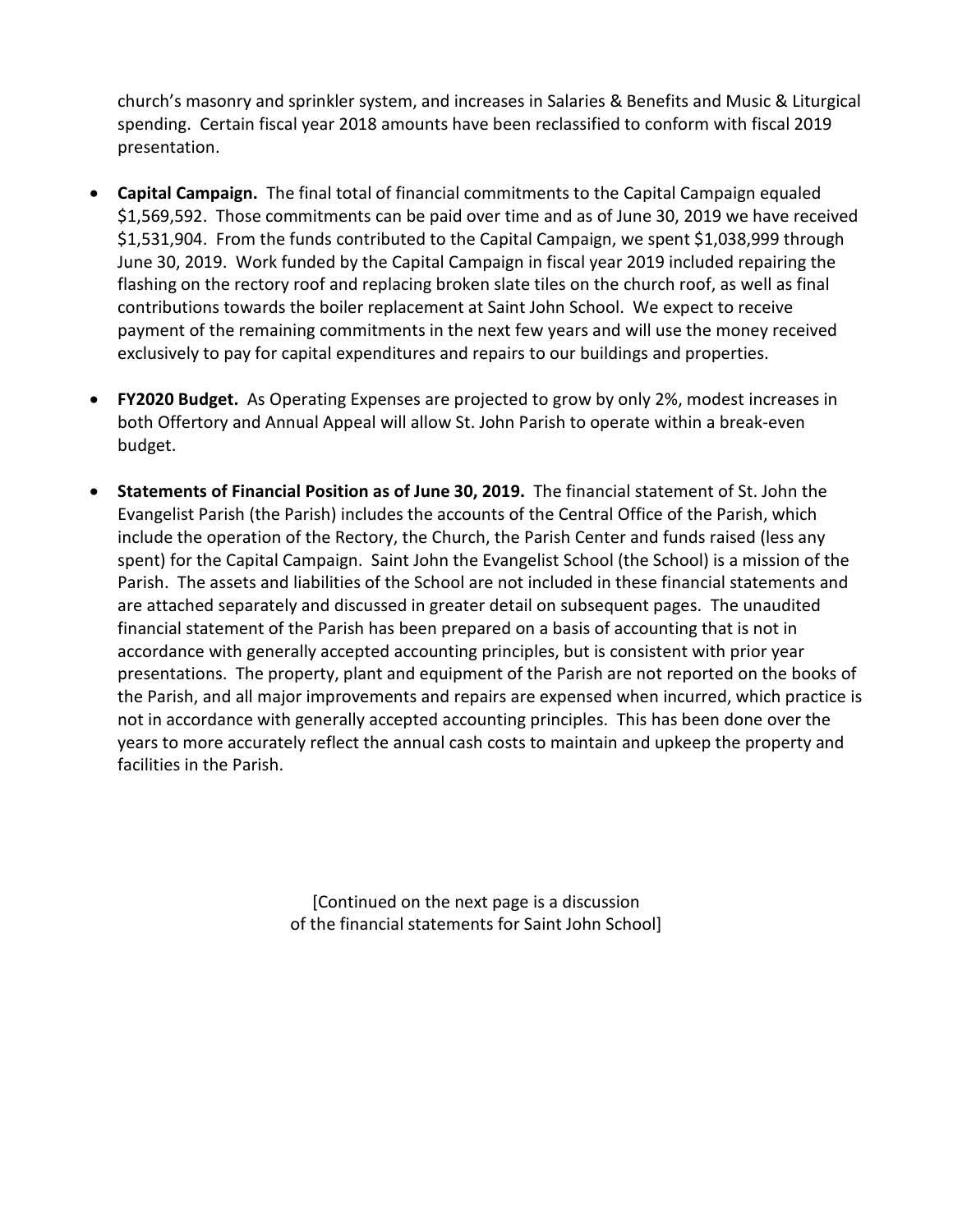# **SAINT JOHN SCHOOL Financial Report for the Fiscal Year Ended June 30, 2019**

We present the following SCHOOL unaudited financial statements as of June 30, 2019:

- 3. **Statements of Revenue and Expenditures** (actual results for the fiscal years ended June 30, 2018 and 2019; and budgets for the June 30, 2019 and 2020 fiscal years)
- 4. **Statements of Financial Position** or balance sheet (as of June 30, 2018 and 2019)

Highlights and explanatory comments for the School financials are listed below.

- **For the fiscal year ended June 30, 2019,** the School reported an operating deficit of \$79,761 before capital expenditures of \$131,320 and extraordinary items of \$144,628. While Operating Expenses remained basically the same in fiscal year 2019 as they were in fiscal 2018, Operating Revenue decreased by \$190,509. This change was primarily due to a decrease in enrollment, which resulted in lower net Tuition and lower Registration Fees. The reduction in Fundraising & Other Donations, due to the lack of a spring fundraising event equivalent to the prior year's auction, was almost fully offset by the growth in the After School & Athletics programs. An increase of \$15,078 in Miscellaneous Income offset small decreases in other categories.
- **Revenue** sources are grouped together at the top of the Statement of Revenue and Expenditures and totaled \$1,801,315 for the fiscal year ended June 30, 2019. The School's major sources of revenue are: (i) funds for a child attending the School (tuition, registration, and after school programs), which totaled \$1,461,541 or 81% of total revenue, (ii) School fund raising, net of fundraising expenses, which totaled \$188,363, or 11% of total revenue, and (iii) the Parish's subsidy of \$50,000, or 3% of total revenue. Although there was not a large spring fundraising event in 2019, the School did achieve a record-breaking Annual Fund campaign.
- **Operating Expenses** decreased \$140,696 or 7% during fiscal year 2019, partially due to a \$58,471 reduction in Salary and Salary Related costs. By leveraging prior year investments in technology, and instruction and professional development, the school was able to save an additional \$55,848 in these two areas. The FY2020 budget anticipates a 1% drop in Total Operating Expenses, principally due to a decrease in salary and related costs realized through attrition.
- **Capital Expenditures and Extraordinary Items.** Capital Expenditures totaling \$131,320 consisted of a variety of projects to upgrade security, renovate the Ledyard Street entrance, and improve classroom and hallway lighting. Extraordinary Items of \$144,628 were corrections of accounting errors from 2016 and 2017, and had no impact to the School's cash and other assets.

Attached are the 2018 and 2019 actual and budgeted financial statements for the Parish and the School.

# *Respectfully submitted by the Finance Council, St. John the Evangelist Parish*

Parish Finance Council Members: Bryan Belton, Joe Creonte, Lucy Kapples, and Bob McDonnell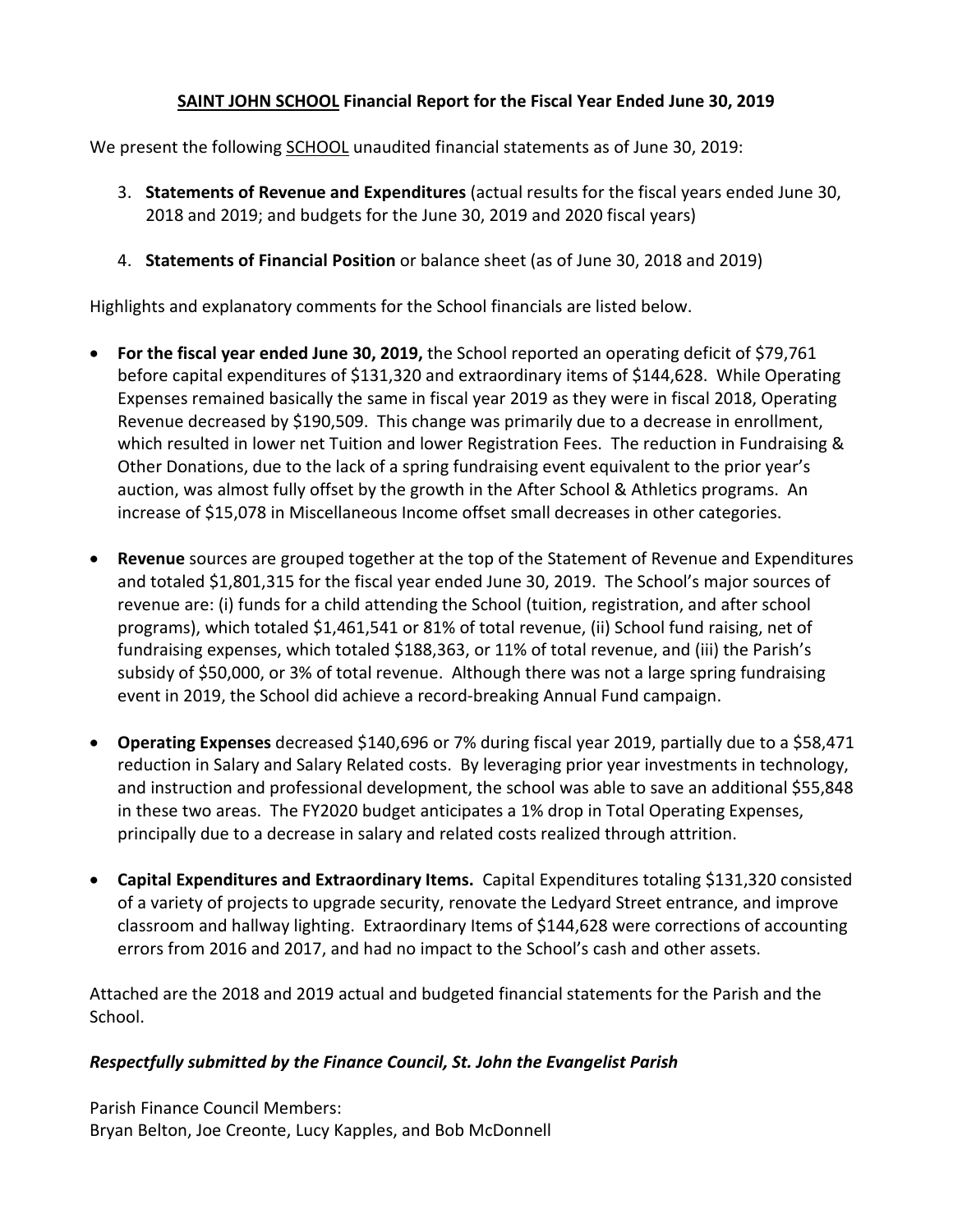#### **ST. JOHN THE EVANGELIST PARISH Statements of Revenue and Expenditures**

for the years ended June 30

|                                                                | 2018 Actual   | 2019 Budget          | 2019 Actual   | 2020 Budget   |
|----------------------------------------------------------------|---------------|----------------------|---------------|---------------|
| <b>Operating Revenue</b>                                       |               |                      |               |               |
| Offertory                                                      | \$<br>457,710 | \$<br>469,000        | \$<br>487,224 | \$<br>488,500 |
| <b>Annual Appeal</b>                                           | 348,378       | 351,000              | 355,740       | 350,000       |
| Sacramental Offerings                                          | 21,347        | 24,000               | 26,642        | 23,000        |
| <b>Gifts and Donations</b>                                     | 50,641        | 35,000               | 60,048        | 37,800        |
| Religious Education                                            | 38,045        | 42,000               | 43,991        | 44,000        |
| <b>Catholic Appeal Rebate</b>                                  | 17,488        | 14,000               | 13,049        | 3,496         |
| Interest Income                                                | 4,439         | 4,500                | 7,917         | 6,500         |
| Miscellaneous                                                  | 2,719         | 3,250                | 16,218        | 6,163         |
| <b>Total Operating Revenue</b>                                 | 940,767       | 942,750              | 1,010,829     | 959,459       |
|                                                                |               |                      |               |               |
| <b>Operating Expenses</b>                                      |               |                      |               |               |
| <b>Salary and Benefits</b>                                     | 565,324       | 572,298              | 584,691       | 585,488       |
| <b>Other Operating Expenses</b>                                |               |                      |               |               |
| Administrative                                                 | 30,859        | 31,150               | 35,413        | 34,675        |
| Music and Liturgical                                           | 18,353        | 24,700               | 30,432        | 23,500        |
| <b>Religious Education</b>                                     | 20,216        | 18,650               | 16,154        | 18,800        |
| Rectory and Household                                          | 25,942        | 25,150               | 22,217        | 23,000        |
| <b>Property Maintenance</b>                                    | 167,572       | 169,588              | 178,145       | 179,035       |
| Parish Tithe                                                   | 43,786        | 42,511               | 42,511        | 42,511        |
| <b>School Tithe</b>                                            | 50,000        | 50,000               | 50,000        | 50,000        |
| Miscellaneous                                                  | 9,713         | 8,703                | 30,474        | 2,450         |
| <b>Total Other Operating Expenses</b>                          | 366,441       | 370,452              | 405,346       | 373,971       |
| <b>Total Operating Expenses</b>                                | 931,765       | 942,750              | 990,037       | 959,459       |
| <b>Operating Surplus/(Deficit) before Capital Expenditures</b> | 9,002         |                      | 20,792        |               |
| Capital Expenditures (1)                                       |               |                      |               |               |
| <b>Net Surplus/(Deficit)</b>                                   | \$<br>9,002   | \$<br>$\overline{a}$ | \$<br>20,792  | \$            |

(1) Refer to the Finance Council's letter to Reverend James Laughlin for discussion of Capital Campaign Expenditures.

*Certain prior year amounts have been reclassified to conform to current year presentation.*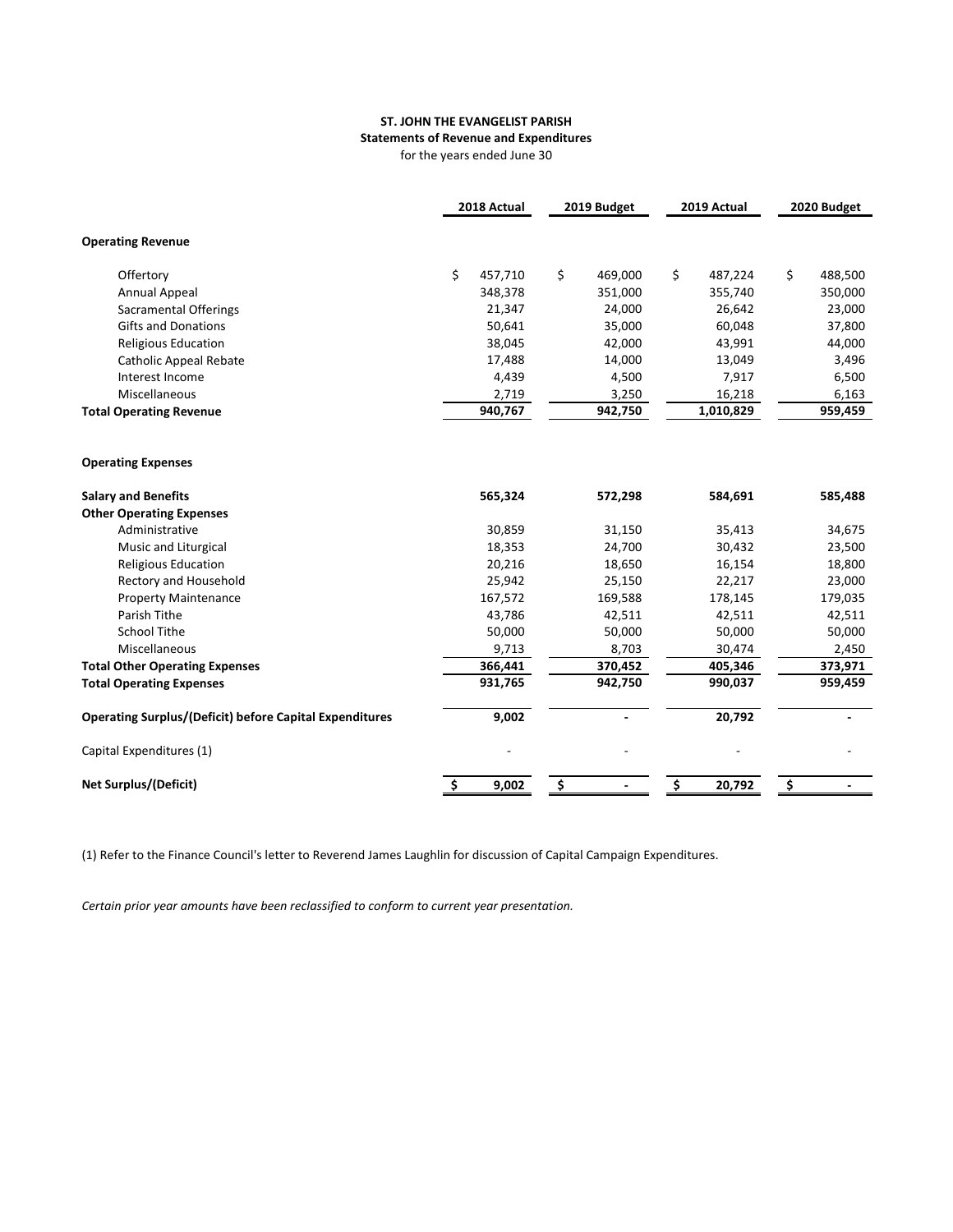#### **ST. JOHN THE EVANGELIST PARISH Statements of Financial Position** as of June 30

|                                                                    | Jun 30, 2018 | Jun 30, 2019 |
|--------------------------------------------------------------------|--------------|--------------|
| <b>ASSETS</b>                                                      |              |              |
| Cash & Cash Equivalents                                            |              |              |
| Cash & Cash Equivalents - Unrestricted                             | \$333,801    | \$338,143    |
| Cash & Cash Equivalents - Restricted for Capital Campaign Proceeds | 546,395      | 503,031      |
| Cash & Cash Equivalents - Other Restricted                         | 197,545      | 194,835      |
| Total Cash & Cash Equivalents                                      | 1,077,741    | 1,036,009    |
| <b>Other Assets</b>                                                |              |              |
| <b>Accounts Receivable</b>                                         | 1,990        | 5,827        |
| <b>Total Other Assets</b>                                          | 1,990        | 5,827        |
| <b>TOTAL ASSETS</b>                                                | \$1,079,731  | \$1,041,836  |
| <b>LIABILITIES &amp; NET ASSETS</b>                                |              |              |
| Liabilities                                                        |              |              |
| Accounts Payable & Other Current Liabilities                       | \$14,071     | \$2,141      |
| Deposits                                                           | 40,010       | 30,405       |
| <b>Total Liabilities</b>                                           | 54,081       | 32,546       |
| <b>Net Assets</b>                                                  |              |              |
| <b>Unrestricted Net Assets</b>                                     |              |              |
| Undesignated                                                       | 164,092      | 192,742      |
| Designated for Capital Expenditures                                | 117,618      | 118,682      |
| <b>Total Unrestricted Net Assets</b>                               | 281,710      | 311,424      |
| <b>Restricted Net Assets</b>                                       |              |              |
| Temporarily Restricted - Capital Campaign                          | 546,395      | 503,031      |
| Temporarily Restricted - Other                                     | 166,047      | 163,045      |
| <b>Permanently Restricted</b>                                      | 31,498       | 31,790       |
| <b>Total Restricted Net Assets</b>                                 | 743,940      | 697,866      |
| <b>Total Net Assets</b>                                            | 1,025,650    | 1,009,290    |
| <b>TOTAL LIABILITIES &amp; NET ASSETS</b>                          | \$1,079,731  | \$1,041,836  |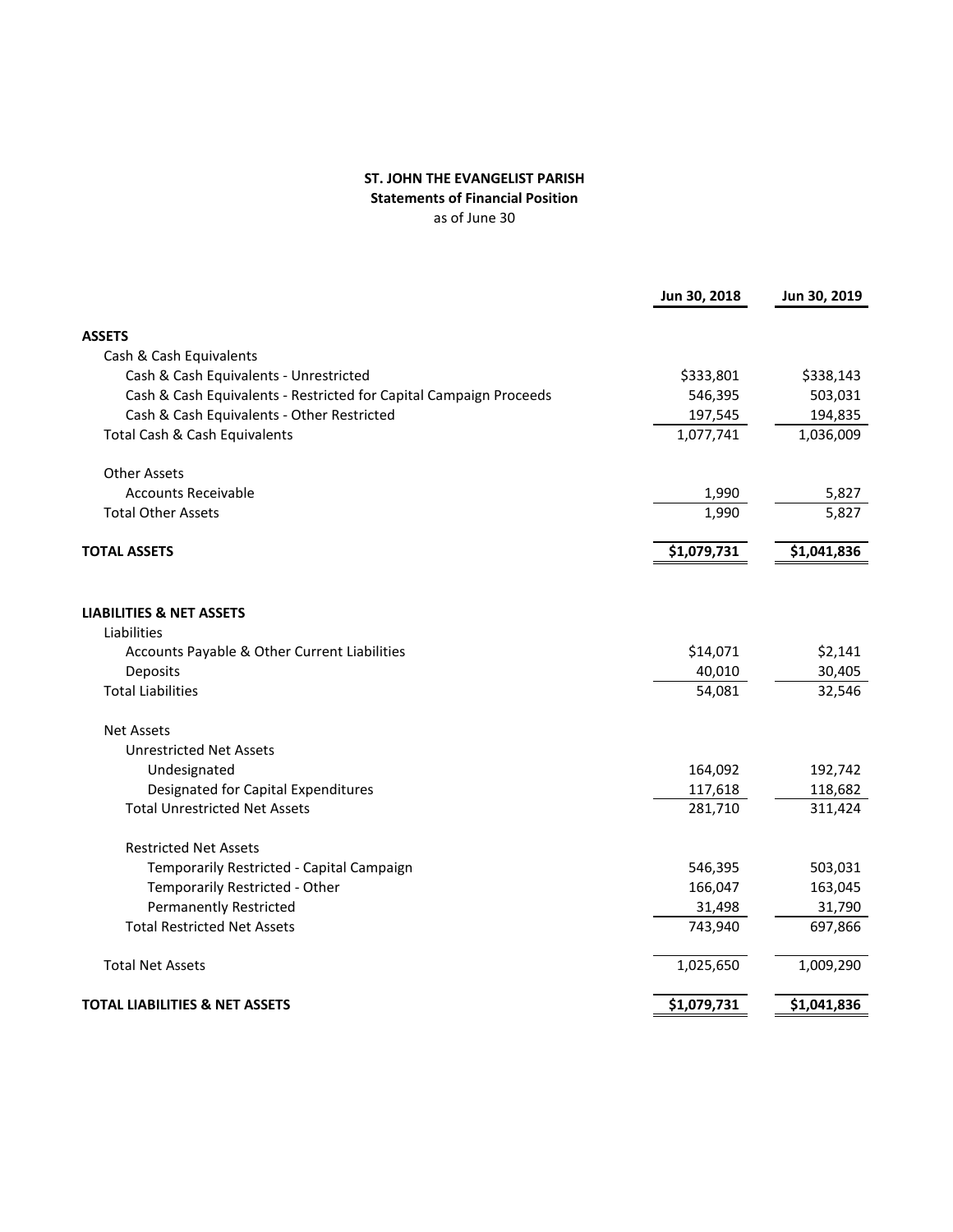## **SAINT JOHN SCHOOL Statements of Revenue and Expenditures**

for the years ended June 30

|                                                                                           | 2018 Actual      | 2019 Budget     | 2019 Actual     | 2020 Budget     |
|-------------------------------------------------------------------------------------------|------------------|-----------------|-----------------|-----------------|
| <b>Operating Revenue</b>                                                                  |                  |                 |                 |                 |
| Regular & Stay Day Tuition, net of Financial Aid                                          | Ś.<br>1,381,585  | Ś<br>1,246,240  | Ś.<br>1,213,574 | Ś.<br>1,306,483 |
| <b>Registration Fees</b>                                                                  | 100,900          | 79,000          | 74,880          | 83,625          |
| After School & Athletics Programs                                                         | 122,230          | 145,000         | 173,087         | 155,000         |
| Fundraising & Other Donations                                                             | 242,480          | 220,000         | 188,363         | 200,000         |
| Parish Transfer                                                                           | 50,000           | 50,000          | 50,000          | 50,000          |
| <b>RCAB Support</b>                                                                       | 47,479           | 47,542          | 44,742          | 39,477          |
| Interest Income & Market Gain                                                             | 14,468           | 14,000          | 8,909           | 6,000           |
| Miscellaneous Income & Fees                                                               | 32,682           | 26,000          | 47,760          | 14,000          |
| <b>Total Operating Revenue</b>                                                            | 1,991,824        | 1,827,782       | 1,801,315       | 1,854,585       |
| <b>Operating Expenses</b>                                                                 |                  |                 |                 |                 |
| <b>Salary and Benefits</b>                                                                | 1,712,887        | 1,676,552       | 1,654,416       | 1,619,583       |
| <b>Other Operating Expenses</b>                                                           |                  |                 |                 |                 |
| Administrative                                                                            | 24,979           | 23,000          | 28,973          | 26,000          |
| Texts, Instructional & Teaching Supplies                                                  | 34,419           | 20,000          | 22,457          | 23,000          |
| After School & Athletics Programs                                                         | 34,635           | 28,500          | 35,589          | 36,000          |
| <b>Property Maintenance</b>                                                               | 103,589          | 94,000          | 103,187         | 103,150         |
| Technology & Professional Development                                                     | 54,207           | 14,000          | 10,321          | 12,000          |
| Miscellaneous                                                                             | 57,056           | 25,000          | 26,133          | 34,852          |
| <b>Total Other Operating Expenses</b>                                                     | 308,885          | 204,500         | 226,660         | 235,002         |
| <b>Total Operating Expenses</b>                                                           | 2,021,772        | 1,881,052       | 1,881,076       | 1,854,585       |
| <b>Operating Surplus/(Deficit) before Capital Expenditures</b><br>and Extraordinary Items | (29, 948)        | (53, 270)       | (79, 761)       |                 |
| Capital Expenditures                                                                      | (192, 439)       |                 | (131, 320)      |                 |
| <b>Extraordinary Items</b>                                                                |                  |                 | (144, 628)      |                 |
| <b>Net Surplus/(Deficit)</b>                                                              | (222, 387)<br>\$ | \$<br>(53, 270) | \$<br>(355,709) | \$              |